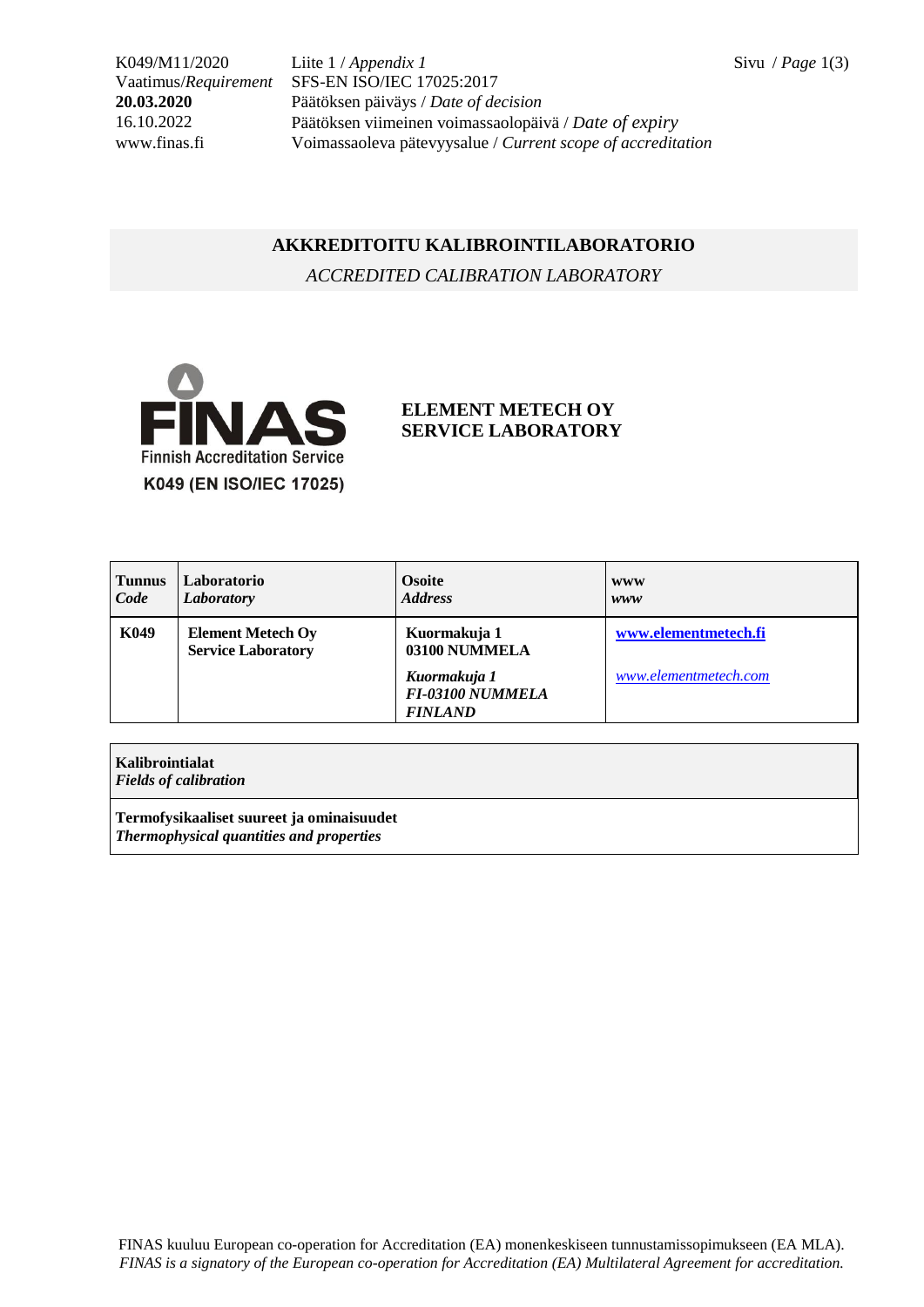K049/M11/2020 Liite 1 / *Appendix 1* Sivu / *Page* 2(3) Vaatimus/*Requirement* SFS-EN ISO/IEC 17025:2017 **20.03.2020** Päätöksen päiväys / *Date of decision* 16.10.2022 Päätöksen viimeinen voimassaolopäivä / *Date of expiry* www.finas.fi Voimassaoleva pätevyysalue / *Current scope of accreditation*

| <b>PÄTEVYYSALUE</b><br><b>SCOPE OF ACCREDITATION</b>                                                          |                                                                                                                                       |                            |                              |  |  |  |  |
|---------------------------------------------------------------------------------------------------------------|---------------------------------------------------------------------------------------------------------------------------------------|----------------------------|------------------------------|--|--|--|--|
| Menetelmä / kohde                                                                                             |                                                                                                                                       | <b>Mittausalue</b>         | Laajennettu                  |  |  |  |  |
|                                                                                                               |                                                                                                                                       |                            | mittausepävarmuus $(k=2)$    |  |  |  |  |
| Method / object                                                                                               |                                                                                                                                       | <b>Measurement</b> range   | Expanded Uncertainty $(k=2)$ |  |  |  |  |
| Termofysikaaliset suureet ja ominaisuudet, Lämpötila<br>Thermophysical quantities and properties, Temperature |                                                                                                                                       |                            |                              |  |  |  |  |
| Vertailukalibrointi<br>Calibration by                                                                         | Ilman lämpötilan<br>mittalaitteet                                                                                                     | -40 °C $\leq T <$ -30 °C   | $0,21$ °C                    |  |  |  |  |
| comparison                                                                                                    | Air temperature<br>meters                                                                                                             | -30 °C $\leq T <$ -20 °C   | $0,16\text{ °C}$             |  |  |  |  |
|                                                                                                               |                                                                                                                                       | -20 °C $\leq T <$ -10 °C   | $0,11 \text{ }^{\circ}C$     |  |  |  |  |
|                                                                                                               |                                                                                                                                       | -10 °C $\leq T < 30$ °C    | $0,10\text{ °C}$             |  |  |  |  |
|                                                                                                               |                                                                                                                                       | 30 °C $\leq T \leq 50$ °C  | $0,07$ °C                    |  |  |  |  |
|                                                                                                               |                                                                                                                                       | 50 °C < $T \leq 60$ °C     | $0,10\text{ °C}$             |  |  |  |  |
|                                                                                                               |                                                                                                                                       | 60 °C < $T \leq 70$ °C     | $0,14\text{ °C}$             |  |  |  |  |
|                                                                                                               |                                                                                                                                       | $70 °C < T \leq 80 °C$     | $0,18$ °C                    |  |  |  |  |
|                                                                                                               |                                                                                                                                       | 80 °C < $T \leq 90$ °C     | $0,23$ °C                    |  |  |  |  |
|                                                                                                               |                                                                                                                                       | 90 °C < $T \leq 100$ °C    | $0,27$ °C                    |  |  |  |  |
|                                                                                                               |                                                                                                                                       | 100 °C < $T \le 110$ °C    | $0,33$ °C                    |  |  |  |  |
|                                                                                                               |                                                                                                                                       | 110 °C < $T \le 120$ °C    | $0,38$ °C                    |  |  |  |  |
|                                                                                                               |                                                                                                                                       | 120 °C < $T \le 130$ °C    | $0,44\text{ °C}$             |  |  |  |  |
|                                                                                                               |                                                                                                                                       | 130 °C < $T \le 140$ °C    | $0,50 \degree C$             |  |  |  |  |
|                                                                                                               |                                                                                                                                       | 140 °C < $T \le 150$ °C    | $0,56$ °C                    |  |  |  |  |
| Vertailukalibrointi                                                                                           | Platinavastus-<br>lämpömittarit,<br>digitaali-<br>lämpömittarit<br>Platinum<br>resistance<br>thermometers,<br>digital<br>thermometers | -95 °C $\leq T$ < -25 °C   | $0,068$ °C                   |  |  |  |  |
| Calibration by<br>comparison                                                                                  |                                                                                                                                       | -25 °C $\leq T \leq 30$ °C | $0,064$ °C                   |  |  |  |  |
|                                                                                                               |                                                                                                                                       | 30 °C < $T \leq 149$ °C    | $0,065$ °C                   |  |  |  |  |
|                                                                                                               |                                                                                                                                       | 149 °C < $T \leq 425$ °C   | $0,19$ °C                    |  |  |  |  |